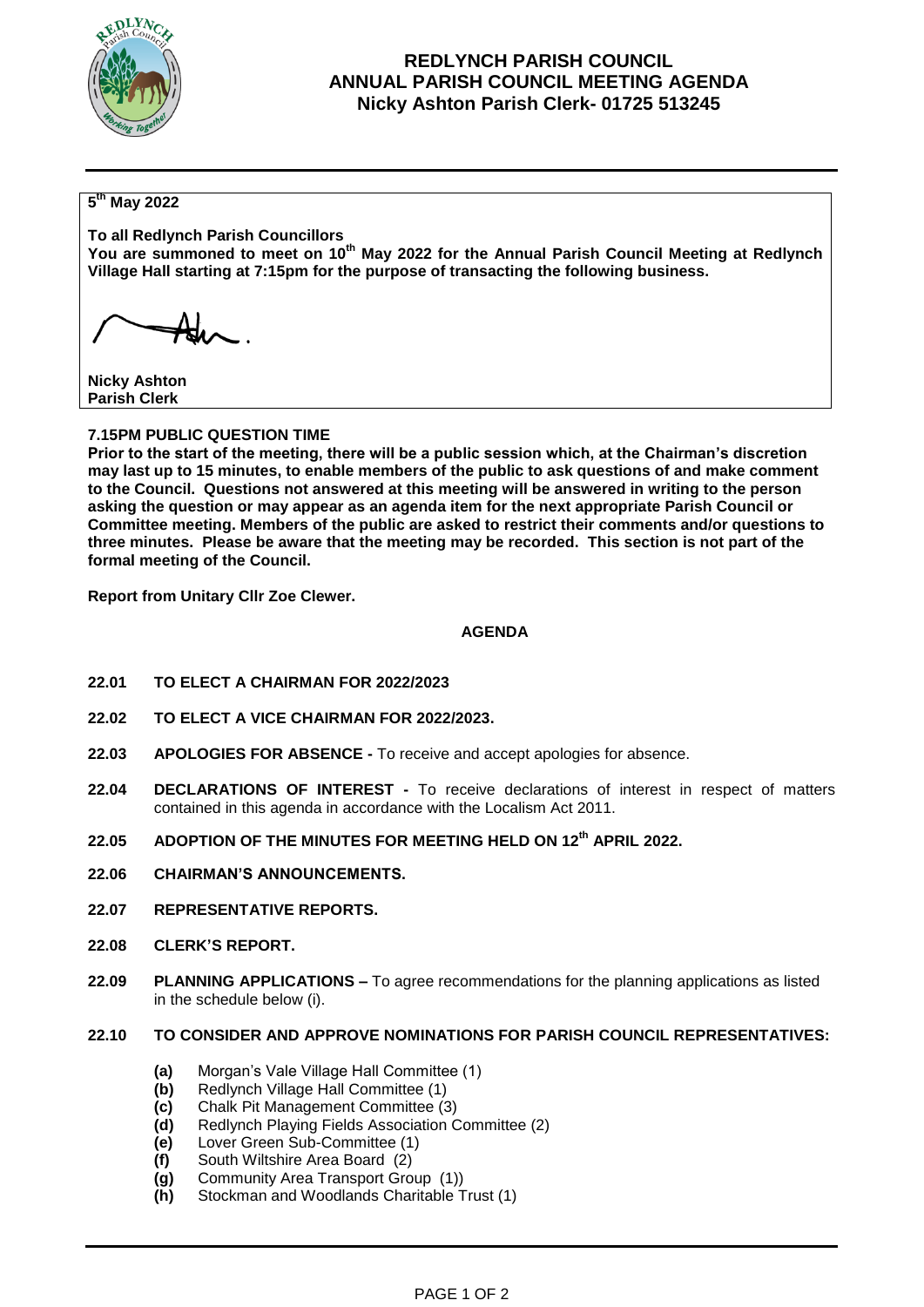

# **REDLYNCH PARISH COUNCIL ANNUAL PARISH COUNCIL MEETING AGENDA Nicky Ashton Parish Clerk- 01725 513245**

- **(i)** New Forest Consultative Panel (1)
- **(j)** North West Quadrant of the National Park (1)
- **(k)** Downton Link (1)
- **(l)** Neighbourhood Tasking Group (2)
- **22.11 TO AGREE COUNCILLOR RESPONSIBILITIES FOR 2022/2023.**
- **22.12 TO REVIEW AND ADOPT AMENDED STANDING ORDERS.**
- **22.13 TO REVIEW THE FINANCIAL REGULATIONS.**
- **22.14 TO REVIEW AND AGREE THE INSURANCE POLICY RENEWAL AND INSURABLE RISKS FOR 2022/2023.**
- **22.15 TO APPROVE MEETING DATES AND VENUES FOR 2022/2023.**
- **22.16 TO AGREE THE COUNCIL'S ANNUAL MEMBERSHIP OF WILTSHIRE ASSOCIATION OF LOCAL COUNCILS (WALC), NATIONAL ASSOCIATION OF LOCAL COUNCILS (NALC) AND SOCIETY OF LOCAL COUNCIL CLERKS (SLCC).**
- **22.17 INTERNAL AUDITOR FOR 2022/2023 -** To approve Lighter Touch as the Council's Auditor.
- **22.18 HILLS WASTE –** To approve Hills Waste as the contractor for 2022/2023.
- **22.19 TO RECEIVE A FINAL BUDGET REPORT FOR 2021/2022.**
- **22.20 TO RECEIVE AND APPROVE THE FINAL QUARTER AND YEAR END BANK RECONCILIATIONS FOR 2021/2022.**
- **22.21 PUBLIC SPACES PROTECTION ORDER –** To receive an update on the proposed PSPO.
- **22.22 LOVER FAYRE –** To agree to waiver the "no dogs" rule within the Lover Green lease for the day of the Lover Fayre to allow a dog show to take place.
- **22.23 CEMETERY BIN –** To discuss the rental of a second wheelie and not to purchase a bin as per minute ref. 21.205.
- **22.24 CCTV –** To discuss a request received for the Parish Council to service the village halls CCTV systems.
- **22.25 REDLYNCH VILLAGE HALL LEASE**  To discuss drawing up a new lease with the Management Hall Committee.
- **22.26 ROAD CLOSURE FOR RBL CENTENARY CELEBRATION –** To approve the Risk Assessment and road closure arrangements.
- **22.27 ANNUAL PLAY EQUIPMENT INSPECTIONS –** To review the reports and agree any actions.
- **22.28 RIGHTS OF WAY –** To discuss any current issues.
- **22.29 MONTHLY PAYMENTS -** To approve the following payments listed in the Schedule below (ii).
- **22.30 DATE AND VENUE OF NEXT MEETING – Ordinary Parish Council Meeting 14th June 2022 at Redlynch Village Hall starting at 7.15pm.**
- **(i) SCHEDULE OF PLANNING APPLICATIONS**